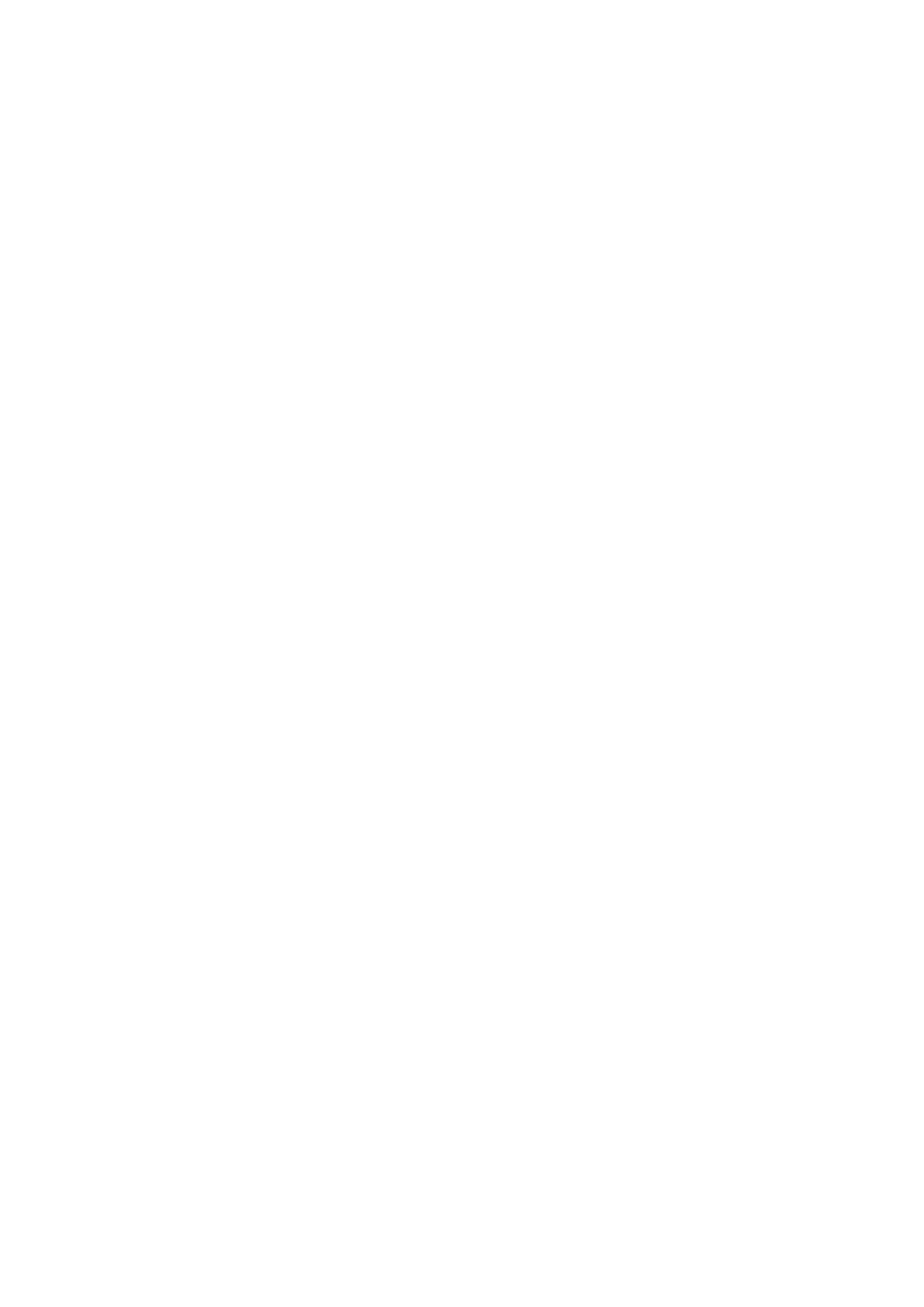OneSwarm builds trusted links through social network peers, instead of relying only on a directory service such as a "Tracker" that gives information to the peers about the file. OneSwarm users are free to control the tradeoff between performance and privacy by managing the level of trust.



Figure (4). Cases for data sharing by OneSwarm. Source: [9]

There are three cases for OneSwarm described by [9] and shown in Figure 4, the first one is public distributed data in this case the data is not private, and direct transfers between a large set of replicas yield. The second is sharing data with permissions limits access. The last one, data shared without attribution is accessible by everyone. In public distribution anyone in the network can download file free, all data is not private, and serves as fully backwards compatible BitTorrent client. With permission case only users with permission can download files, uses persistent identities to define per file permission, this case allows all acceptable users to recognize one another. While without attribution case is depend on obscuring attribution of source and destination, it uses privacy preserving keyword search, data is relayed through unknown number of intermediaries, and it is for sensitive material.

The topology for OneSwarm the users define the links by exchanging public keys, this identifies each user and creates direct encrypted P2P connections, also OneSwarm uses social graph and community server for key distribution, Distributed Hash Table (DHT) serves as name resolution service, each client maintains encrypted entities advertising their IP address and port to authorized users, the topology is used for each transfer. In each transfer each OneSwarm client restricts direct communication to a small number of persistent contacts and locates different data sources using object lookup through overlay, this topology is used to enhance privacy, while to enhance performance in OneSwarm protocol, multiple paths to each data source are used.

Linking peers with trust relationships is explained by Isdal et al. [9] it uses 1024 bit RSA (Rivest-Shamir-Adleman cryptosystem) public / private key pair which is generated in installation phase, public key serves as its identity among friends, manual key sharing between two users; the automatic key sharing discovers and exchange keys over local area network or by email invitation to

friends. Managing untrusted peers by private community server and public community server, the private is to maintain a list of registered users and to provide authorized subscribes with a current set of public keys, the public is to allow new users to easily obtain a set of untrusted peers. Identity in OneSwarm protocol are managed by the DHT which contain of hashed IP and port, entries for a client encrypted with the public key, each entry is indexed by 20 byte randomly generated.

Naming and locating data in OneSwarm used Secure Sockets (SSLv3) for connection as [9] say, file list messages is exchanged on first connection then compressed XML attributes which contain name, size and other meta data for particular peer. Shared files are named using 160 bit SHA-1 hash, for public data user obtains hashes from email, websites and keywords search, while for private data user must obtain both hash and key used for decryption of data. The risk in OneSwarm model as Isdal et al. [9] describe, the attacker can join with limited number of nodes, also can check the traffic flow to/from, also may sniffing, modify or injected data. Limiting hacker to snoop in from by not assigning peer dynamically, also defining trusted and untrusted links to keep the information private, end to end path between users change rapidly helps to prevent hacking using historical data. Isdal et al. [9] add that preventing timing attack by search queries and responses are forwarded after adding a random delay to inhibit calculation of round trip time (RTT) to infer proximity, preventing correlation attack by having limited view of the overlay and cannot control path setup beyond directly connected neighbors, attackers could use this to correlate performance with ongoing transfers, finally preventing collusion attack by search queries and responses are forwarded probabilistically, making it very hard for directly connected colluding peers to infer source of data or monitor habits.

#### **OneSwarm Data Sharing Model Strengths**

OneSwarm provides flexibility for the user to manage the level of privacy for file sharing, incorporation of social network for building P2P file sharing network, and reduce cost of privacy.

## **OneSwarm Data Sharing Model Weaknesses**

There are Delayed responses to queries from untrusted peers.

Based on the comparison between the three models, the Capability-based Access Control model has disadvantages, mainly: there is no fixed method for translation, difficulties in integrity control, cannot prevent the user from keeping and distributing the shared data, and decentralized control. These disadvantages make the implementation of the model hard, concerning semantic privacy preserving model overcomes the previous disadvantages, and provides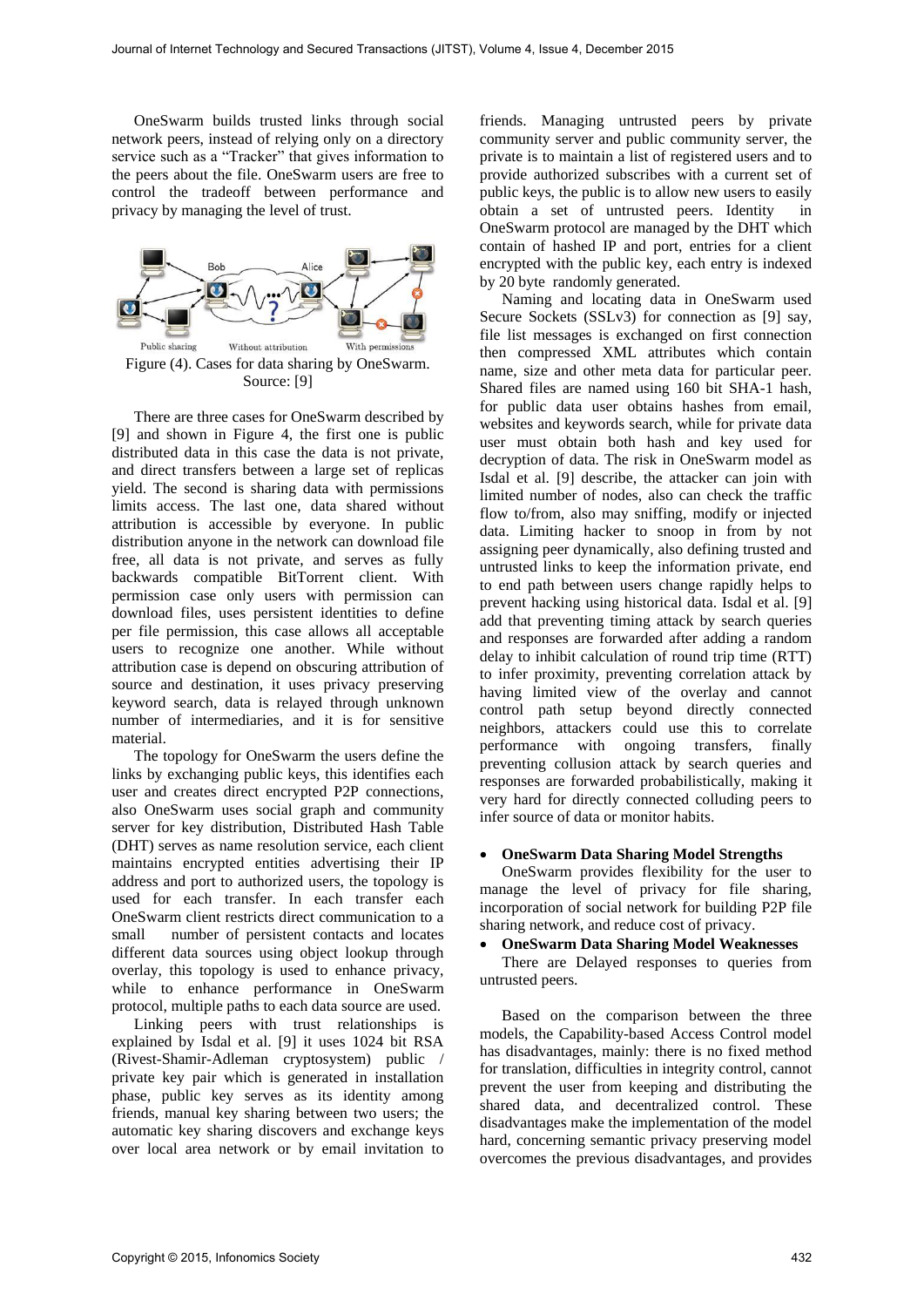data integration, secure sharing through authorized view, in addition, each organization enable data sharing without affecting its clients, while OneSwarm data sharing model provides flexibility for the user to manage the level of privacy for file sharing, and reduces cost of privacy but it has delay in response.

## **4. Privacy and Encryption Techniques**

Different encryption techniques used to get secure communictions such as (RSA) Rivest-Shamir-Adleman cryptosystem [18], Rabin [22], Huffman coding [23]. Understanding encryption technique will help to develop more technique to protect information. This section provides a literature review for these techniques.

## **4.1. RSA Encryption**

Encryption is the most used techniques among transactions over insecure channels that used to hide data or information by transforming it into a code, and to protect data being transferred between devices. RSA (Rivest- Shamir- Adleman) is the most widely encryption technique that used, Ron Rivest, Adi Shamir, and Leonard Adleman developed this technique in 1977 which relies on multiplication and exponentiation. RSA is built from two large prime numbers; these prime numbers are manipulated to give a public key and private key. Anyone can encrypt a message using the public key and sent it to the receiver. This person then uses the private key to decrypt the message [24]. RSA problem is given a positive integer n that is a product of two distinct odd primes p and q, a positive integer e such that gcd  $(e,(p-1)(q-1))=1$ , and an integer c, find an integer m such that me=c (mod n), while decryption is  $e$ . d=1 (mod (p-1). (q-1)). The security of the system depends on the difficulty of factoring the published divisor [18].

#### **5. Conclusion**

Data sharing concept can be defined as the process of interchanging, analyzing, retrieving and integrating data among multiple data sources in a controlled access manner. Although data sharing facilitates the way that data can be exchanged, security concerns arises a challenge for conducting data sharing, many polices include confidentiality and privacy must be taken into consideration. In this study we provide a literature review of security policies, focusing on privacy models that facilitate data sharing among different organizations in different areas. As a result for the study there are different data sharing model that applies different polices to preserve privacy, and semantic privacy

preserving model overcomes many disadvantages of others models, and provide data integration, secure sharing through authorized view, in addition, each organization enable data sharing without affecting its clients.

# **6. Further Work**

We are working on how to use the new Cryptosystem technique in proposing a new privacy preserving model depending on OneSwarm Model, then comparing the results after applying the new cryptosystem technique.

#### **7. References**

- [1] Bakis, N., Aouad, G., Kagioglou, M., (2007), "Towards distributed product data sharing environments Progress so far and future challenges", *Elsevier-Automation in Construction*, 16, (5): 586-595.
- [2] Clifton, C., Doan, A., Elmagarmid, A., (2004), "Privacy Preserving Data Integration and Sharing", *ACM- Research issues in data mining and knowledge discovery*: 19-26.
- [3] Choi, J., Chun, S., Kim, D., Keromytis, A., (2013), "SecureGov: Secure Data Sharing for Government Services", *The Proceedings of the 14th Annual International Conference on Digital Government Research*.
- [4] Freudiger, J., Rane, S., Brito, A., Uzun, E., (2014),"Privacy Preserving Data Quality Assessment for High-Fidelity Data Sharing", *Proceedings of the 2014 ACM Workshop on Information Sharing & Collaborative Securit,* 21-29*.*
- [5] Geambasu, R., Balazinska, M., Gribble, S., Levy, H., (2007), "HomeViews: Peer-to-Peer Middleware for Personal Data Sharing Applications", *ACM*: 235-246.
- [6] Greif, I., Sarin, S., (1987), "Data Sharing in Group Work", *ACM*, 5, (2): 187-211.
- [7] Harris, D., Khan, L., Paul, R., Thuraisingham, B., (2007), "Standards for secure data sharing across organizations", *ACM-Computer Standards and Interfaces*, 29,(1): 86-96.
- [8] Hu, Y., Yang, J., (2011), "A Semantic Privacy-Preserving Model for Data Sharing and Integration", *ACM-Web Intelligence, Mining and Semantics*, (9): 1-12.
- [9] Isdal, T., Piatek, M., Krishnamurthy, A., Anderson, T., (2010), "Privacy-Preserving P2P Data Sharing with OneSwarm", *ACM SIGCOMM Computer Communication Review*, 40, (4): 111-122.
- [10] Mannai, D., Bugrara, K., (1993), "Enhancing Inter-Operability and Data Sharing In Medical Information Systems", *ACM*, 22, (2): 495-498.
- [11] Sarathy, R., Muralidhar, K., (2004), "Secure and useful data sharing", *Elsevier*, 42, (1): 204– 220.
- [12] Son, J., Kim, H., Kim, D., (2014), "On Secure Data Sharing in Cloud Environment", *Proceedings of the 8th International Conference on Ubiquitous Information Management and Communication*, 6.
- [13] Varlamis, I., Vazirgiannis, M., (2001), "Bridging XML-Schema and relational databases A system for generating and manipulating relational databases using valid XML documents", *ACM*,: 105 - 114.
- [14] Surendra, B., Manohar, T., (2014), "Advance Secure Multi-Owner Data Sharing for Dynamic Groups in the Untrusted Cloud", *International Journal of advanced technology and Innovative Research*, 6, (10): 1214-1219.
- [15] Bauer, K., McCoy, D., Grunwald, D., Sicker, D., (2008), "BitBlender: Light-Weight Anonymity for BitTorrent", *ACM*.